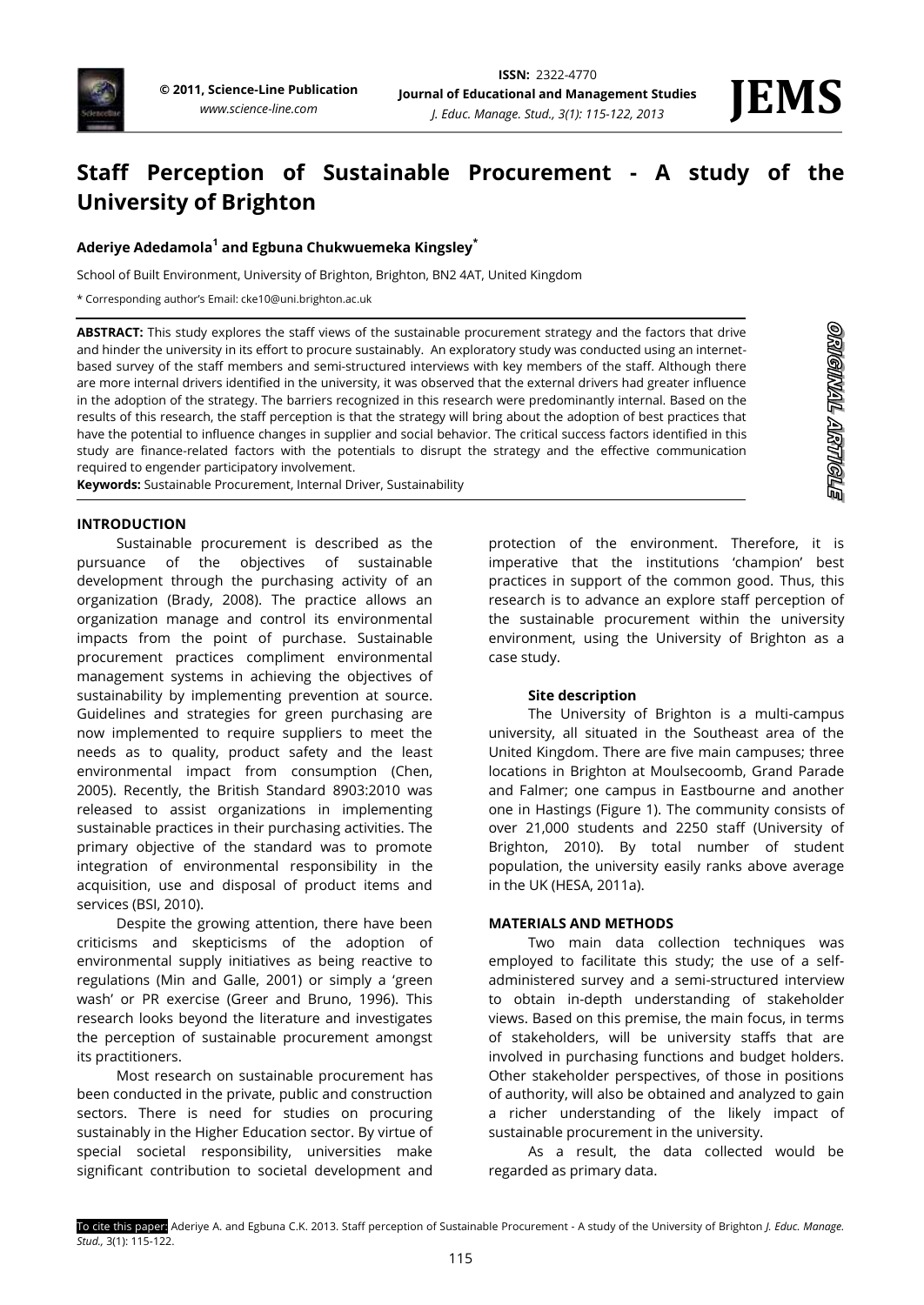Secondary data will also be collected as part of the information sources for data analysis. These data will come from a variety of university documents including; Annual Review 2009/2010, Report and financial statements year ended 31 July 2010, Financial Regulations, Sustainable Development Policy, Sustainable Procurement Strategy 2011 – 2015, and Sustainable Food Policy 2011 (Catering services).

These secondary data, coupled with the data obtained from both the questionnaires and the interview will provide a clear picture of sustainable procurement in the university through the comparison of the university objectives and staff perceptions towards it.

# **RESULTS**

A total of 82 members of staff of the University of Brighton responded to the online survey administered, while eight of the key staff members were available for the semi-structured interview. For the ease of presentation, the outcome of the interviews will be reported separately from those of the online survey.

# **Participant characteristics**

In order to examine the opinions and perception of staff in relation to the procurement strategy being implemented by the university, specific variables such as the department, work schedules, length of service in the employment of the university, managerial roles, gender, age and level of involvement in purchasing of each staff was considered. These variables were used to assess the background of the respondents and their perception of the sustainable procurement strategy being implemented by the university.

Of the 82 respondents, a total of 44 (54%, n=82) were administrative staff, 34 (41%, n=82) were academic staff and 4 (5%, n=82) were technical staff. This is almost representative of the university's staff statistics were the academic staff (research and teaching) make up about 40% of the total workforce (University of Brighton, 2010). The highest number of respondents was recorded from the Faculty of Science and Engineering, constituting about 23% (n=82). Only one response each was received from staff in the administrative units recording one response each. In spite of the summer break more responses were received from the academic departments.

About 30% (n=78) of the respondents occupy managerial positions in the university, while the majority (71%) of the respondents are not at the management level. There is more administrative staff at the management level than those in the academic departments, 14 out of the 78 respondents (18% of total respondents). The only senior managerial

position was also occupied by an administrative staff, while none of the technical staff was above junior management level. A substantial number of responses on managerial role were received from staff at the middle management level (about 18% of valid responses), constituting over 52% of those respondents at the managerial level.

For the age and gender profile of the respondents, about 69% of the 41 respondents that indicated their age are female, with the males making up the remaining. The highest response was received from the '50+' age category (35%, n= 41) while fewer responses were recorded from below 30 years (14%, n=41).

# **Awareness of sustainable development initiatives in the university**

The level of awareness of the respondents to sustainable development initiatives in the university was tested using various variables such as their work role, managerial role, gender and age. The work role of the respondents was examined to determine if it had sufficient influence on their level of awareness of sustainable development initiatives in the university. Result showed that about 59% (n=78) of the respondents were aware of one of the various initiatives employed by the university to support sustainability. About half (49%, n=43) of the respondents from the administrative cadre were aware of any initiative. Meanwhile more academic staff (67%, n=33) was aware of any of such initiatives compared to those who indicated 'No' in their cadre. 41% (n=78) of all the staff who responded claimed they were not aware of any initiatives. Interestingly, all the technical staff who responded stated that they were aware.

From the result, it is obvious that a greater portion of the administrative staff (51%, n=43) were not conversant with any of the university's sustainable development initiatives. It may be inferred that effective dissemination of the initiatives were not properly communicated to the administrative staff in respect to their academic counterparts. Alternatively, academic curiosity may be responsible for the greater number recorded from the academic staff.

The level of awareness of sustainable development strategy was then compared in relation to the managerial positions occupied by the respondents. The result showed that about 71% (n=78) of those who responded on the influence of managerial role on awareness of sustainability initiatives were not at the managerial level. There is an almost equal ratio of non-managerial staff that is aware of the sustainable development initiatives (51%, n=55) and those that are not aware of them (49%,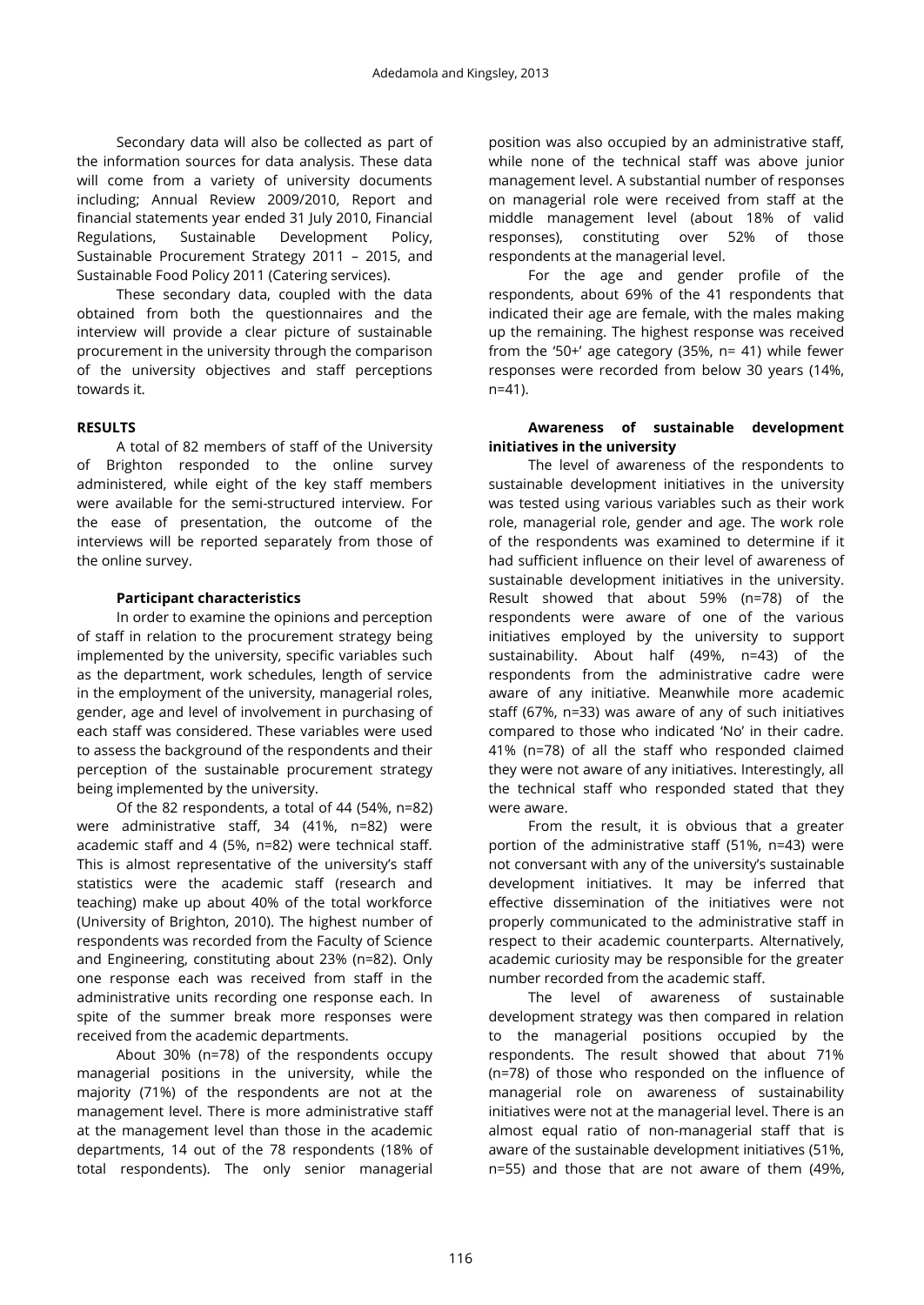n=55). Twenty two percent (n=78) of the total respondents in the management level indicated that they were aware, which represents about 78% (n=23) of the total management level.

The respondents' gender was also used as a determining factor on their awareness of sustainability initiatives in the university. Only 41 respondents indicated their gender. About 32% (n=41) of this number were males while 68% females responded (n=41). About 71% of the respondents (n=41) stated that they were aware of at least one sustainability initiative, of these only 27% (n=41) were males.

## **Perception of the sustainable procurement strategy in the university**

As a sensible start point, all of the eight interviewees were asked to describe what university sustainable procurement meant in their own opinion. Several approaches were taken in their description, which is reflective of the roles they played in the university. The identified themes recognized in their descriptions resonate some of the definitions by different scholars. Although, one of the interviewees had a totally divergent view of the sustainable procurement strategy, describing it as *"Green banner of all talk and no real value".* 

The interviewees were then asked to describe their reaction to the recently launched sustainable procurement strategy. 5 out of the 8 interviewees described themselves as enthusiastic of the policy to be developed as a result of the strategy. Two of the interviewees described their reaction as being 'interested' in seeing the real application of the strategy. Furthermore, all the interviewees considered themselves responsible for the sustainable procurement strategy in their various units/ designations as a function of their purchasing roles in the university. Therefore, the responses collected from the online survey were first examined to determine if the purchasing role had sufficient influence on the level of awareness of sustainability initiatives amongst staff. About 37% (n=78) of the respondents had purchasing functions in the university, however only 59% (n=29) of them were aware of sustainable initiatives in the university. Interestingly, of those staff without purchasing functions, about 59% stated they are aware of one of the initiatives.

# **Identified drivers and challenges to the procurement strategy**

A forced ranking system was employed in this aspect of the administered questionnaire to ensure that the respondents rank in order of importance the factors they considered as influential in the implementation of the sustainable procurement strategy. A simple grading system of 1st to 5th position was utilized, requiring respondents to consider their answers carefully and objectively.

#### **External factors responsible for the adoption of the sustainable procurement strategy**

Fifty responses were received for the ranking of external factors. Two factors; due diligence and regulatory compliance, and pressures from funding bodies had the highest weighted values while initiatives at other universities were rated low as reasons for implementing the strategy. Meanwhile, pressure from the environmental advocacy groups, and university associations, partnerships and agreements are other factors that cannot be ignored.

Five out of the eight interviewees cite the influence of regulatory compliance as a major driver for the sustainable procurement in the university. A clearer understanding was provided when three out of them went ahead to explain that a 'Carrot and Stick' approach was adopted by the Government and funding bodies, that they will get required funding for compliance to set targets.

*"…Government targets to universities to reduce their carbon emissions to 80% by 2050. Also, there is future capital funding for achieving the set targets, using the carrot and stick approach"*.

# **Internal factors responsible for influencing the sustainable procurement strategy**

A total of 43 survey responses were received for the identification of the internal factors influencing the sustainable procurement strategy in the university. The identified internal drivers in order of importance are; corporate governance/ management's directive; the potentials for operational cost savings; responsibility to minimize environmental impact; employee involvement; and university corporate image and concerns.

Responses of seven out of the eight interviewees agreed with the result obtained from the questionnaire when they reiterated that top management was a major driving force in the implementation of the strategy. A visual comparison of the results showed that there are more internal drivers pushing the university towards sustainable procurement than the external drivers. This observation was also noted by Davey *et.al.* (1999).

# **Recognized barriers likely to hinder the sustainable procurement strategy.**

In the determination of the barriers perceived to the success of the sustainable procurement strategy, a degree of freedom was granted to the respondents allowing them to answer how likely or unlikely they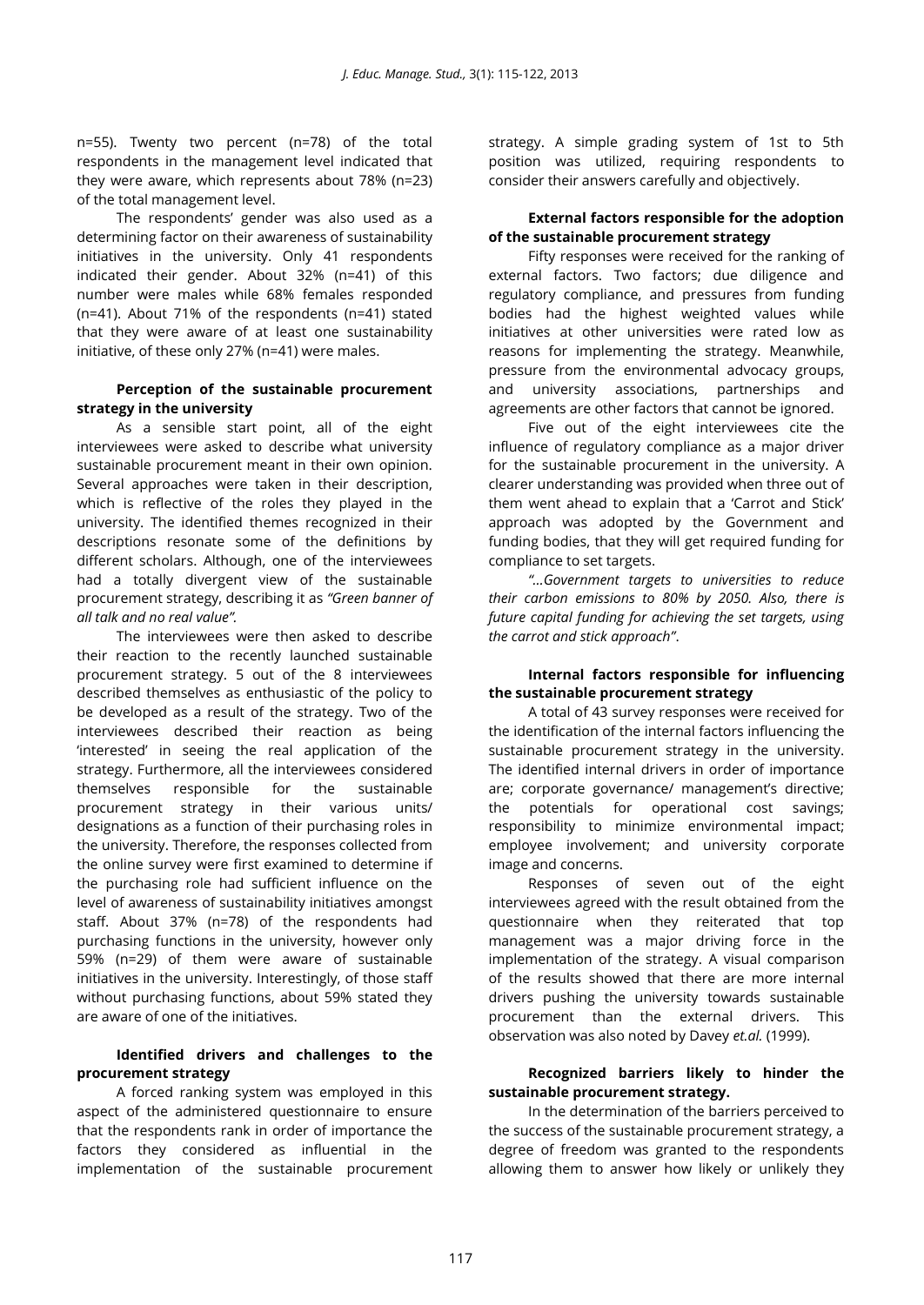feel the factors will affect the implementation. A total of 43 responses were received in this regard and the descriptive responses graded from 'Very likely' with a ranking of 2 graded to -2 for 'Very unlikely'. The 'Don't know' responses have been graded 0.

Further analysis showed that cost efficiency of budget centers had sufficiently higher ratings. This result agrees with the reports of Barnes and Jerman (2002) and Velazquez *et al.* (2005) that university 'administrators' will develop keen interest in sustainability initiatives when cost savings can be recognized.

The other factors in order of ranking are ambiguity of policy and guidelines; lack of management commitment; multi-campus nature of the university; and the impossibility of implementing the strategy in all sections of the university.

All the interviewees agreed that available finance bear huge influence on the success of the strategy as currently critical in recent times. Although, ambiguity has been highlighted as an important factor, it is expected that training and awareness will enable a communication process that will address the uncertainties in the policy. Lack of management commitment is also seen to be essential for the implementation of the strategy, which echoes the findings of Min and Galle (2001). The respondents do not feel that the strategy will be affected by the multicampus nature of the university and they have reiterated the result obtained, that the strategy will be feasible in the university.



**Figure 1 –** Geographical locations of the University of Brighton

# **DISCUSSION**

# **Level of awareness of sustainability initiatives**

The findings revealed that about 3 out of 5 respondents (59%, n=78) were aware of at least one of the various sustainability initiatives of the university. The declaration of the university as a pro-sustainability university should not reflect a borderline outcome of aware staff members. These are the stakeholders that will eventually be involved in the implementation of the strategies. If the awareness is almost average, it makes understanding of their roles difficult.

The consciousness of the sustainability initiatives was not influenced by their gender or their age. There was no significant correlation to be made from the investigations carried out that those two

factors contributed to the awareness of sustainable development initiatives of the university.

According to the findings, 1 out of 2 of the respondents employed in the last 5 years is unaware of the sustainability initiatives of the university. This means that strategies to support sustainable development initiatives have not been effectively communicated in the last five years. Another consideration is absence of the indication of the university's pro-sustainable development status in introductory packages to new staff members.

In conclusion, effective communication and appropriate delivery channel is essential to ensure that the stakeholders are well informed of the university's sustainability initiatives and encourage participatory involvement. The action plans must be readily available and updated. For example, the old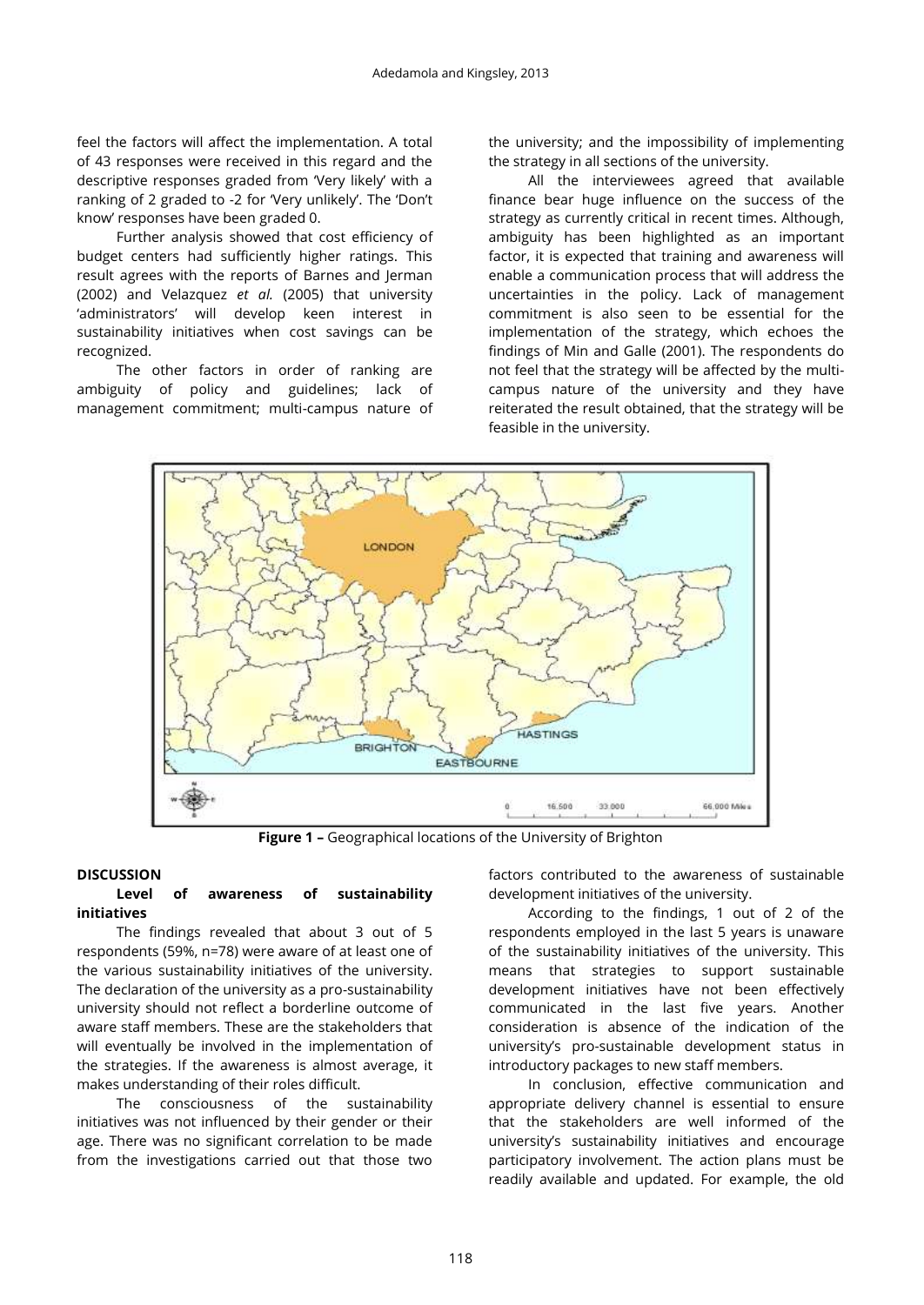sustainable development policy 2006-2010 is currently being paraded as the policy in place, whereas there is policy covering 2010 to 2012. It is obvious that the managers play an important role in communicating the university's goals and values to their staff both old and new. This responsibility of the managers should be emphasized to ensure information dissemination along the cadres; however this might be difficult if those managers do not understand the strategies or believe in them.

#### **Staff perception of the sustainable procurement strategy**

From the results obtained, an estimated 3 out of 5 (59%, n=29) purchasing stakeholders have the knowledge of the strategy. Also, there was no significant correlation to be observed between the knowledge of sustainability initiatives and their purchasing roles. This implies that the strategy has not been effectively circulated amongst the staffs that have direct relationship with it. As observed by Geng and Doberstein (2008), lack of awareness portend major constraint to reaping the benefits of the strategy. The researcher was unable to obtain the total number of designated staff that is involved in the purchasing activity of the university. This has been attributed to the reluctance to release the data or another consideration that the university does not have the requested information.

A clearer picture of staff perception of the sustainable procurement practice was obtained from the interaction with the interviewees. Interesting to note is the seemingly different approach the interviewees had in the description of the practice which was indicative of the functions and responsibility in the university. The recognized patterns include consideration of socio-environmental implications in purchasing decisions (Brady, 2008); integrating whole life costing in purchasing decisions (Bouwer*et al.*, 2005); minimizing environmental impact (Varnas*et al.*, 2009); and procurement in line with UK and EU public procurement regulation (DEFRA, 2005).

The above descriptions are from seven of the interviewees who are linked to the development of some of the university's sustainable development initiatives. The last interviewee had a disparate view of the practice, describing it as a 'green' PR exercise with no substance. This view echoes the conclusions of Greer and Bruno (1996) that organizations proclaim changes to their purchasing activities but the actual practice do not change thereby creating a 'green wash'.

Obviously, the required buy-in of all stakeholders has not been achieved which has caused a difference in the understanding of the values and objectives of the strategy. As evidenced from the responses of the interviewees, the findings agree with the conclusion of Clark and Kouri (2009) that the perception of sustainability initiatives often depended on the role, awareness and level of involvement of the interviewee.

#### **Factors driving universities to adopt sustainable procurement**

The observed relationship between the key drivers identified is illustrated in Figure 2. The external drivers are seen to be encouraging the university management to mobilise resources (employees) in the timely realization of potentials cost savings while promoting their responsibility to the environment.



**Figure 2-** Observed relationship between the external and internal drivers of the sustainable procurement strategy

The results obtained for both the external and internal drivers reinforces the findings of Thompson and van Bakel (1995, cited in Clarke and Kouri, 2009), where they regarded legislation and financial pressures as the most important factors for environmental performance in a university. Therefore, this findings of this research agree with Sammalisto and Arvidsson (2005) that although internal drivers often appear According to the classification by Bennett and James (1999), the University of Brighton exhibits strong first generation drivers of cost and compliance. Although, there are evidences of transition into the second generation drivers that incorporate stakeholder management, declarations and educational responsibility, the first generation have the higher influence.

According to the findings of this research, there are more weighted internally driven factors that have propelled the university to adopt the sustainable procurement strategy than the external factors. This corroborates the findings of Davey *et al.*, (1999) that drivers for environmental initiatives in universities are usually centred on internally driven factors. This is not to say that the external factors do not have significant impact in encouraging the university along those lines,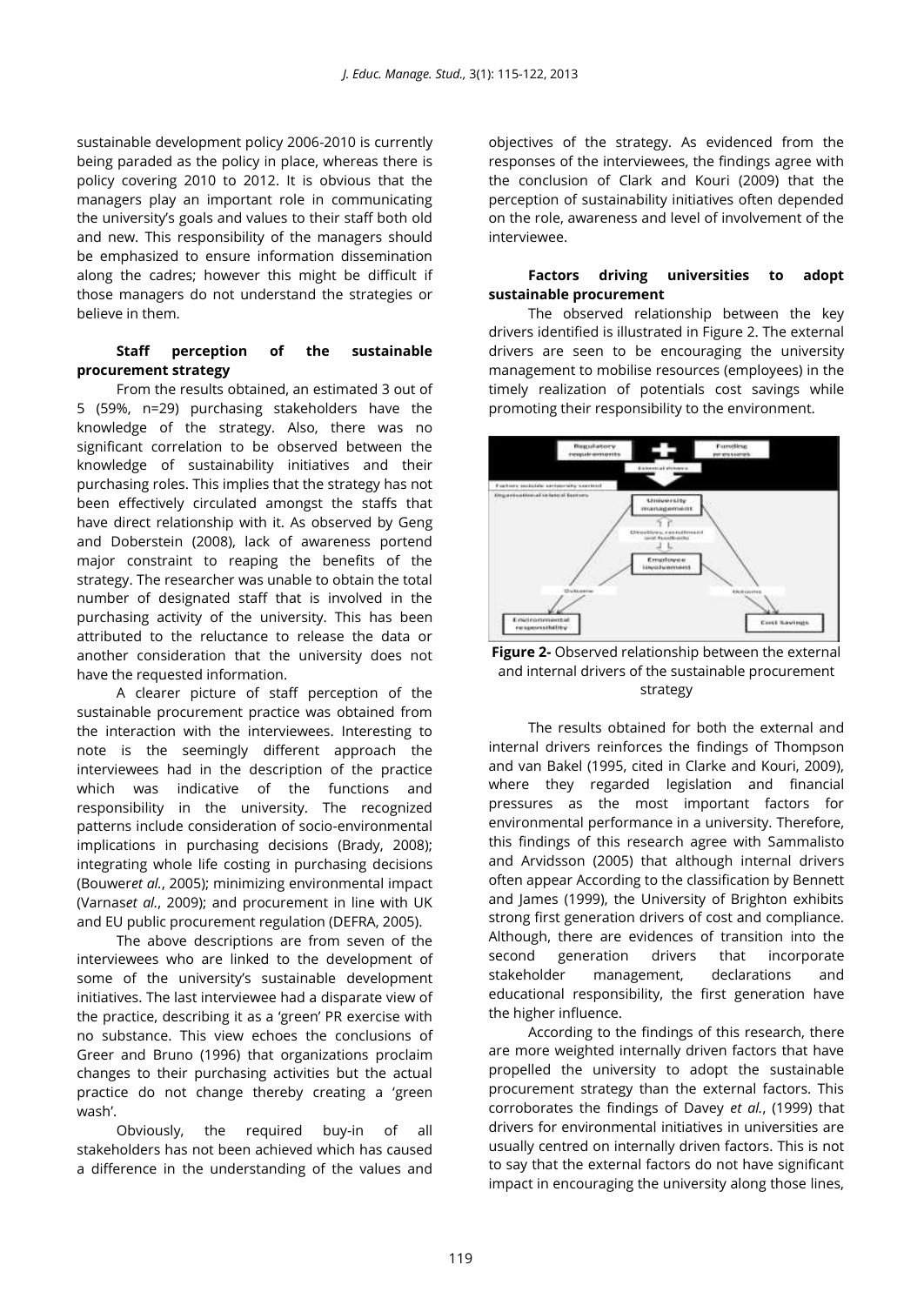but a consideration that there are more sufficiently weighted internal factors than the external.

# **Challenges to the successful implementation of the strategy**

The identified, challenges to be encountered in the implementation of the sustainable procurement strategy are discussed in the section below. The perceived barriers seem to be predominantly internal to the institution.

The findings of this research revealed that cost efficiency of the devolved budget center is considered the main impediment to the successful application of the strategy. This is a combination of the outcomes on 'Focus on cost efficiency of budget centers' and the 'Devolved nature of administration and budget' that have invariably ranked first and third positions respectively. This result agrees with the outcomes of other research that cost concerns are the major obstacle to integrating environmental factors into the procuring process (Min and Galle, 2001; Walker *et al.*, 2008). With the new outlook of funding in UK higher education institutions, universities will be under competitive pressure to provide better quality at lower cost (BIS, 2011). Due to this development, it is safe to imply that university administrators will favor sustainable development initiatives when there are cost savings to be realized (Barnes and James, 2002; Velazquez *et al.*, 2005).

Furthermore, the cost-related challenge is an offshoot of the external financial pressure encountered by the university. As revealed in the findings, the financial climate has the potential to disrupt sustainability initiatives of the university in a bid to survive. The downturn in the economy may lead to budget cuts in expenditure of the university units and as such, funds will be reallocated the priority goals of survival (Velazquez *et al.*, 2005). The multifacial role of finance and funding supports the observation of Walker *et al.* (2008) that some of the drivers can also act as barriers.

Lack of awareness (Geng and Doberstein, 2008) and training of stakeholder participants (Carter and Dresner, 2001; Velazquez *et al.*, 2005), were duly identified as constraints to the successful implementation of the sustainable procurement. Awareness and training fosters understanding of the objectives of the strategy thereby encouraging participatory involvement. This method creates and communicates a shared value that becomes embedded in the decision making of the stakeholders.

The absence of management commitment was recognized by Min and Galle (2001). The lower outcome for the factor is evidence of the strong commitment exhibited by the management team of the university. This fact supports the thinking that the absence of a factor that should be a driver to green purchasing automatically translates it into a barrier. In order words, if management commitment towards the initiative wanes, there will be a decline in the practice.

The responses on the effects of the 'multicampus nature of the university' and the 'impossibility to implement the strategy in all sections of the university' reiterate the earlier outcome obtained on the feasibility of implementing the strategy in the university. Although, the responses may have been affected by the social desirability bias, the extent of that influence was not determined. This outcome contradicts the argument (Price, 2005) that successful implementation of centralized environmental initiatives is not possible in all sections of a university

#### **Summary of discussion**

There was more administrative staff that was unaware of the sustainable development initiatives than the other two categories (academic and technical). The awareness of the initiatives improved along the managerial lines in the university. Employees that have been recruited in the last 5 years have produced the highest response of not being aware of any initiative employed by the university to support sustainable development. Effective internal communication strategies should be developed to inform stakeholders at all levels. Managers should recognize the crucial roles they play in downward dissemination of information and upward feedback.

Staff perception of the sustainable procurement strategy should be improved by employing effective information strategies that will ensure that employees are aware of the purpose and intent of the strategy. The importance of communication cannot be overemphasized as it enables the stakeholders (especially those with purchasing function) understand their roles and responsibilities. This will encourage participatory involvement that will bring about the desired positive outcomes.

Implementation of best practice is perceived as the overall aim of the sustainable procurement strategy with an added benefit of positive PR for the university. The practice has the potentials of influencing societal change in behavior with respect to sustainable development.

Regardless of the pro-sustainability stance of the university, the two major external drivers are considered to bear greater influence in the adoption of the sustainable procurement strategy. The timing of the adoption of the strategy suggests that the university management is forward looking, proactive and anticipatory of current trends in the current economic climate. Therefore, it is inferred that the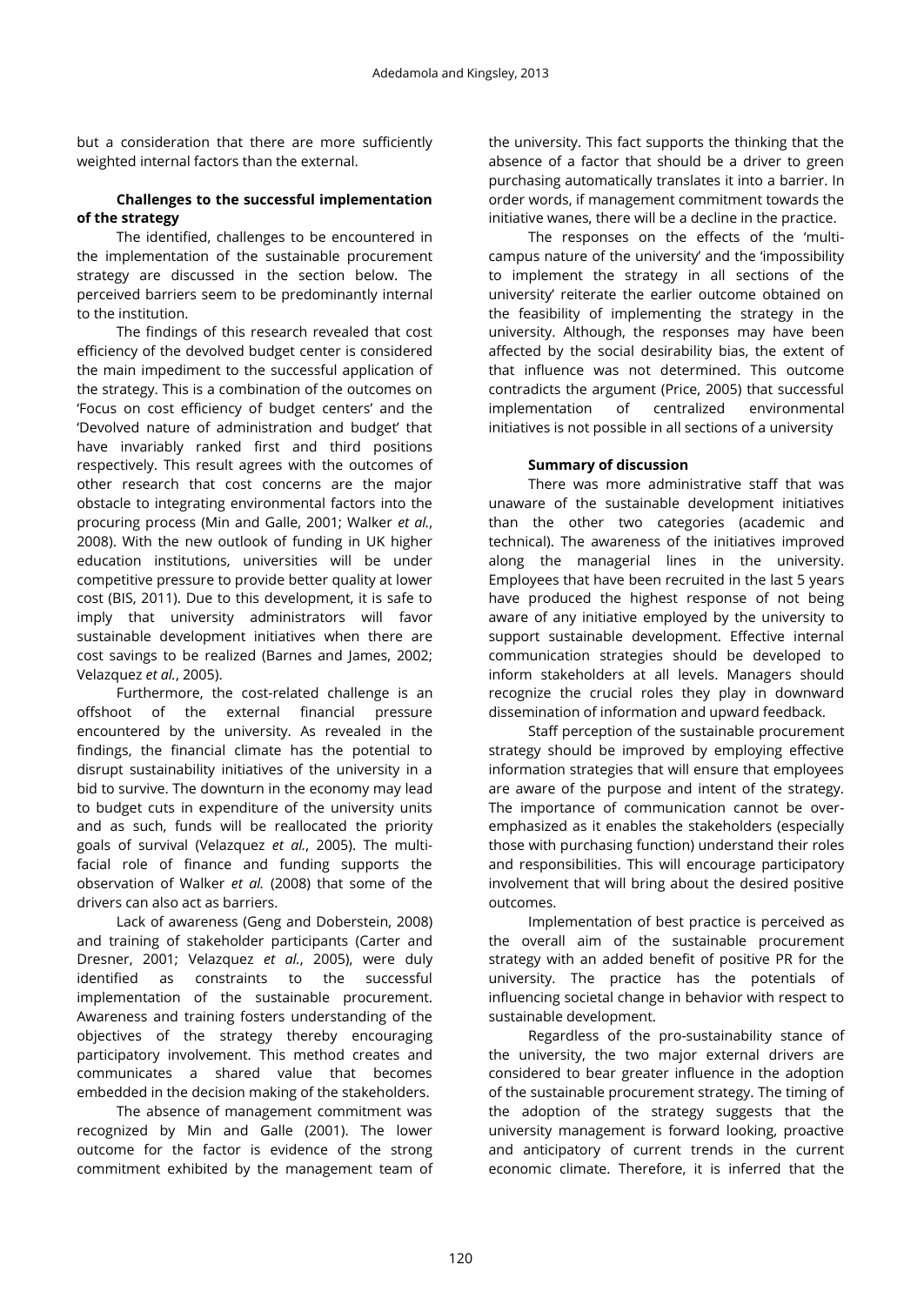management is responsible for the internal drivers identified.

The barriers identified in this research are mostly internal to the institution. Cost concern is identified as the major constraint with the potential to derail the strategy in its entirety. The importance of communication is reinforced as a key delivery tool to remove the challenges that can be created by lack of awareness and training.

# **CONCLUSION**

The objectives of this research were to identify the drivers and barriers to procuring sustainably in the university, and also to explore staff perception of the practice. The results of the data identified that there are external and internal drivers to the sustainable procurement strategy in the university. The findings reveal that management directive is the main internal impetus prompting other internal drivers. However, legislation and funding pressures from financiers are recognized to have greater influence in adopting the strategy.

Universities have a variety of drivers and barriers to the successful adoption of sustainable procurement practices. According to the reviewed literature, there has been more research that identified the drivers than the challenges encountered in the implementation of the practice. Initially, the driving forces of the sustainable procurement practice come into view as being internal, however further examination reveal that the external combining forces of legislation and funding pressures had greater influences.

The level of awareness of sustainable development initiatives in the university is not affected by the gender or age of the employees but by their work role, managerial position and length of service of employment. Effective communication and appropriate delivery channel is essential to the successful implementation of the sustainable procurement strategy. This encourages participatory involvement of the stakeholders in achieving the objectives of the strategy.

# **REFERENCES**

- Barnes, P., & Jerman, P. (2002). Developing an environmental management system for a multiple-university consortium. Journal of Cleaner Production, 10, 33-39.
- Bennett, M., & James, P. (1999). ISO 14031 and the future of environmental performance evaluation. In M. Bennett, P. James, & L. Klinkers (Eds.), Sustainable measures: evaluating and reporting on social and environmental performance (pp. 29- 97). Sheffield: Greenleaf Publishing Limited.
- Brady, J. (Ed.). (2008). Environmental Management in Organizations: The IEMA Handbook. London: Earth scan.
- Bouwer, M., de Jong, E., Jonk, M., Szuppinger, P., Lusser, H., Berman, T., Bersani, R., Nissinen, A., & Parikka, K. (2005). Green Public Procurement in Europe- 2005 Status overview. Retrieved March 18, 2011, from European Commission Environment: [http://ec.europa.eu/environment/gpp/pdf/report\\_](http://ec.europa.eu/environment/gpp/pdf/report_facts.pdf) [facts.pdf](http://ec.europa.eu/environment/gpp/pdf/report_facts.pdf)
- Carter, C.R., & Dresner, M. (2001). Purchasing's role in environmental management: Cross-functional development of grounded theory. Journal of Supply Chain Management, 13-27.
- Chen, C.C., (2005). Incorporating green purchasing into the frame of ISO 14000.Journal of Cleaner Production, 13, 927-933.
- Clarke, A., & Kouri, R. (2009). Choosing an appropriate university or college environmental management system. Journal of Cleaner Production, 17, 971- 984.
- Davey, A., Earl, G., & Clift, R. (1999). Driving environmental strategy with stakeholder preferences: a case study of the University of Surrey. In F.W. Leal (Ed.), Sustainability and university life (pp. 47-66). Frankfurt: Peter Lang.
- Department of Environment, Food and Rural Affairs (DEFRA). (2005). Securing the future- delivering UK Sustainable Development Strategy. Retrieved May 29, 2011, from Department of Environment, Food and Rural Affairs (DEFRA).
- Geng, Y., & Doberstein, B. (2008). Greening government procurement in developing countries: Building capacity in China. Journal of Environmental Management, 88, 932-938.
- Greer, J., & Bruno, K. (1996). Green wash: The reality behind Corporate Environmentalism. New York: Apex Press.
- Higher Education Statistics Agency (HESA). (2011a). Students in higher education institutions. All students by HE institution, level of study, mode of study and domicile 2009/10. Retrieved July 11, 2011, from Higher Education Statistics Agency (HESA): www.hesa.ac.uk
- Min, H., & Galle, W. (2001). Green purchasing practices of US firms. International Journal of Operations and Production Management, 21, 1222-1238.
- Price, T.J. (2005). Preaching what we practice: Experiences from implementing ISO 14001 at the University of Glamorgan. International Journal of Sustainability in Higher Education, 6(2), 161-178.
- Sammalisto, K., & Arvidsson, K. (2005). Environmental management in Swedish higher education; Directives, driving forces, hindrances,